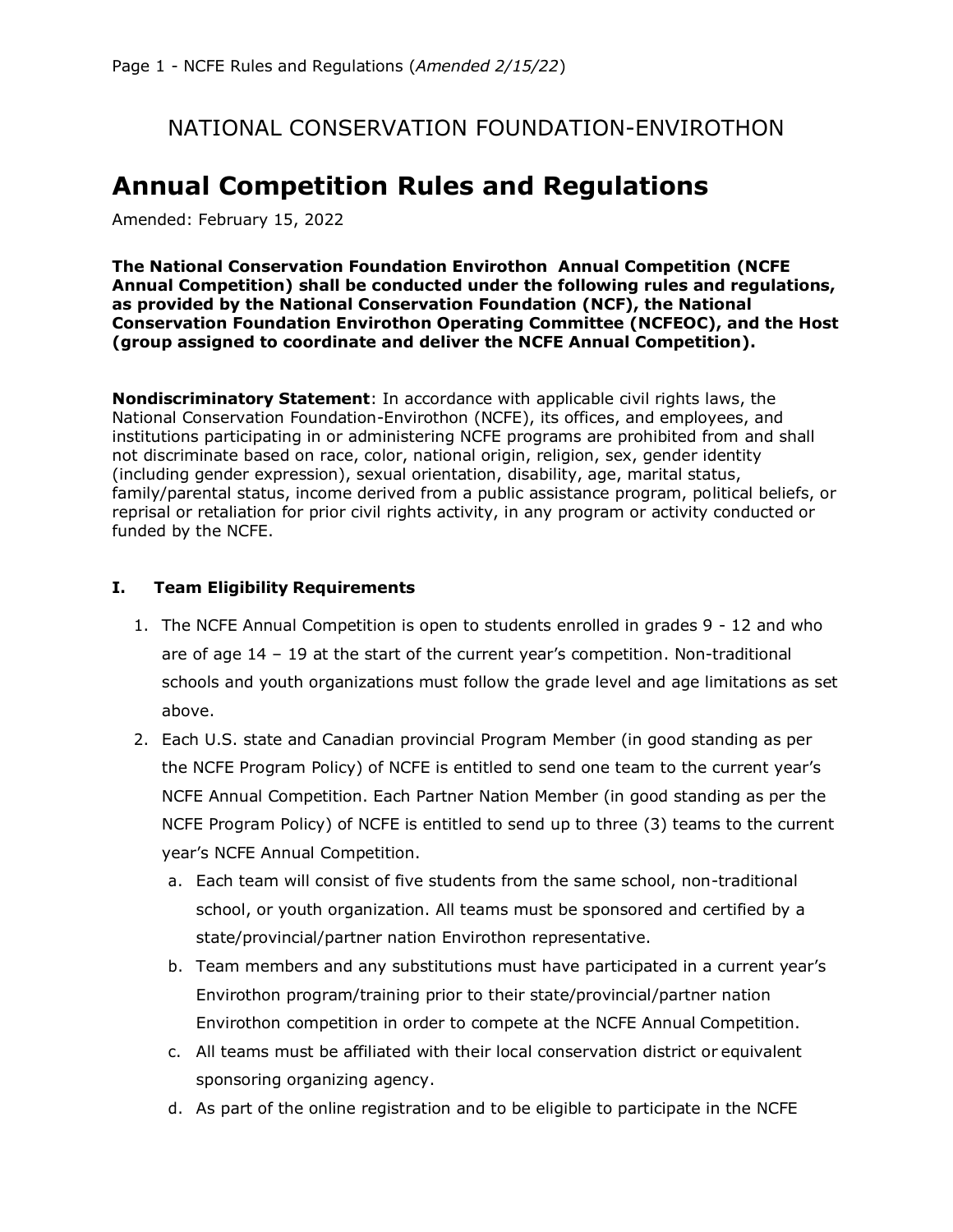Annual Competition, all team members, team substitute candidates, advisors/chaperones, volunteers, guests, and state/provincial/partner nation Envirothon representatives and staff must read, agree to, and sign the NCFE Rules and Regulations and respective Code of Conduct.

- 3. All team registration fees must be paid in full prior to arrival on the Host campus unless arrangements have been made in advance with NCFE. Team registration, set by the Host, is due by May 1 of each year. Team registration fees paid after May 1, but before the closing registration date (to be determined by the Host and NCFE) will incur an additional \$150 fee.
- 4. All registration forms listing the names and other information of team members, team substitution candidates, advisors/chaperones, and guests must be submitted by the date set by the NCFEOC and Host and provided as directed to NCFE. All students (team members and substitution candidates), advisors/chaperones, and guests must be registered with NCFE to participate in the NCFE Annual Competition.
- 5. Each team must be accompanied by adult team advisor(s) and/or state/provincial/partner nation Envirothon Representative(s).
	- a. Each team must provide an adult male, age 21 or older, to chaperone male team members and an adult female, age 21 or older, to chaperone female team members.
	- b. Advisors/chaperones are only permitted to chaperone students from their own state/province/partner nation.
	- c. Team members and advisors/chaperones are required to participate in the lodging and meal service provided by the Host.
	- d. Team members and advisors/chaperones will be housed together, in the same building, but in separate rooms.
	- e. Advisors/chaperones are responsible for their students' behavior and actions.
	- f. No student or advisor will be allowed in the opposite genders' designated housing area between the hours of 11:00 pm to 7:00 am.

NCFE will not be responsible for improperly chaperoned teams.

6. In the event of an emergency or unresolvable time conflict that would prevent all members of a registered five-member team from competing in the NCFE Annual Competition, the NCFEOC may allow a team to compete with fewer than five members or allow up to two substitutions provided they completed registrations for substitutes at time of team registration. The respective state/provincial/partner nation Envirothon Representative must certify the legitimacy of the emergency or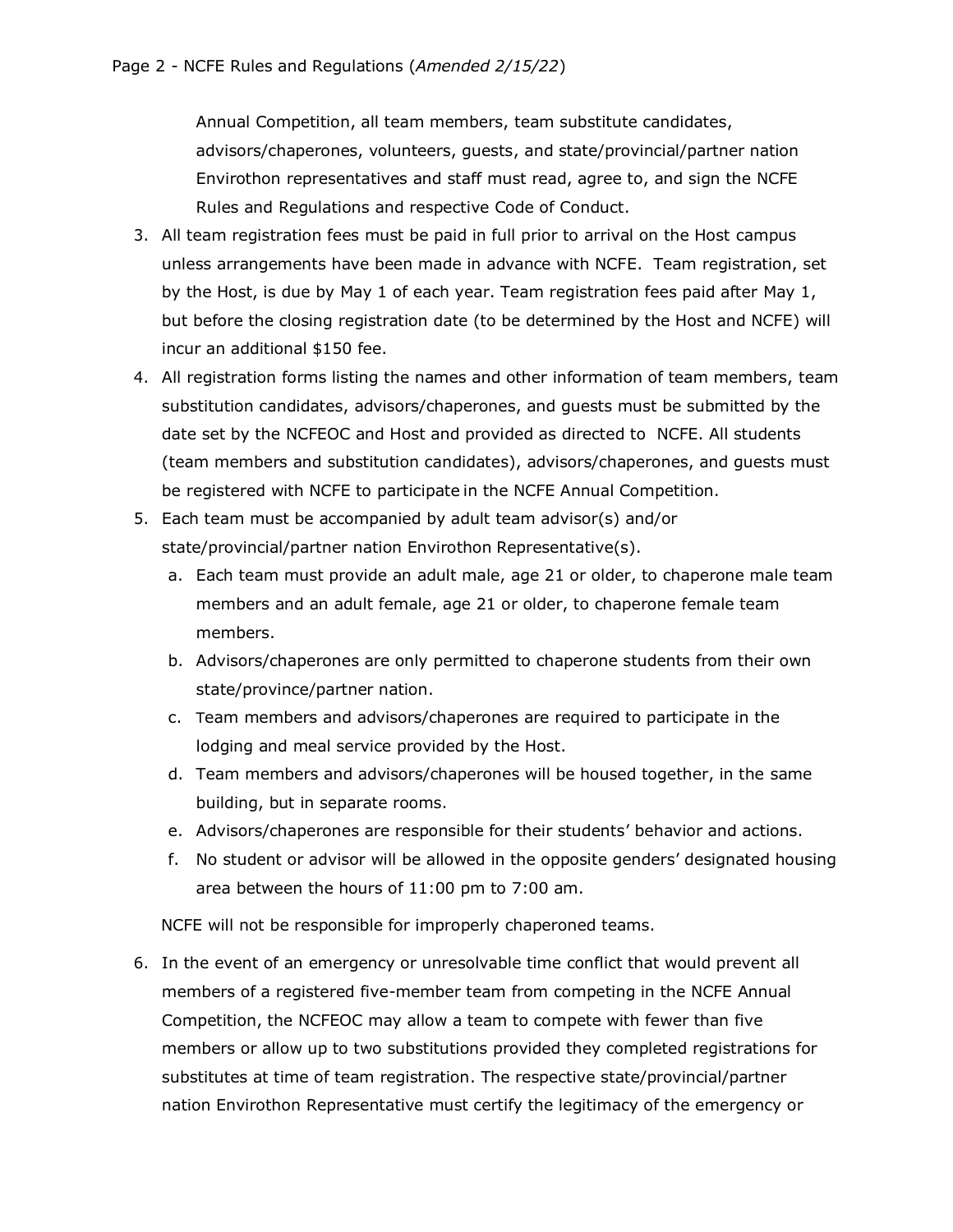conflict and contact the NCFEOC and/or designated NCFE staff no later than two weeks prior to the start of the NCFE Annual Competition to confirm complete registration for substitute and allow time for changes to be made to team materials reflecting substitution's information.

#### **II. Team Member Substitutions**

- 1. During the NCFE Annual Competition team member registration period, the team advisor may designate up to two (2) additional students who will serve as team substitution candidates if an emergency or unresolvable time conflict prevents members of the original five-member team from competing in the NCFE Annual Competition.
- 2. Substitution candidates will not attend the NCFE annual competition as a student participant unless they are needed to replace an original team member. Substitution candidates may attend the NCFE Annual Competition as a minor guest (see section III.)
- 3. In the event an emergency or unresolvable time conflict prevents members of the original five-member team from competing, the respective state/provincial/partner nation Envirothon Representative must certify the legitimacy of the emergency or conflict and notify the NCFEOC and/or designated NCFE staff about the team substitution no later than two (2) weeks prior to the start of the NCFE Annual Competition.
- 4. Substitution candidates must meet ALL of the following criteria in order to be considered:
	- a. Must be enrolled in grades 9 -12 and reach age 14 19 by August 8 of the current competition year. Non-traditional schools and youth organizations must follow the grade level and age limitations as set above.
	- b. Must be from the same school, non-traditional school, or youth organization as the original competing team.
	- c. Must have participated in an Envirothon program/training prior to their state/provincial/partner nation Envirothon competition in order to compete at the NCFE Annual Competition.
	- d. Must be affiliated with their local conservation district or equivalent sponsoring organization agency.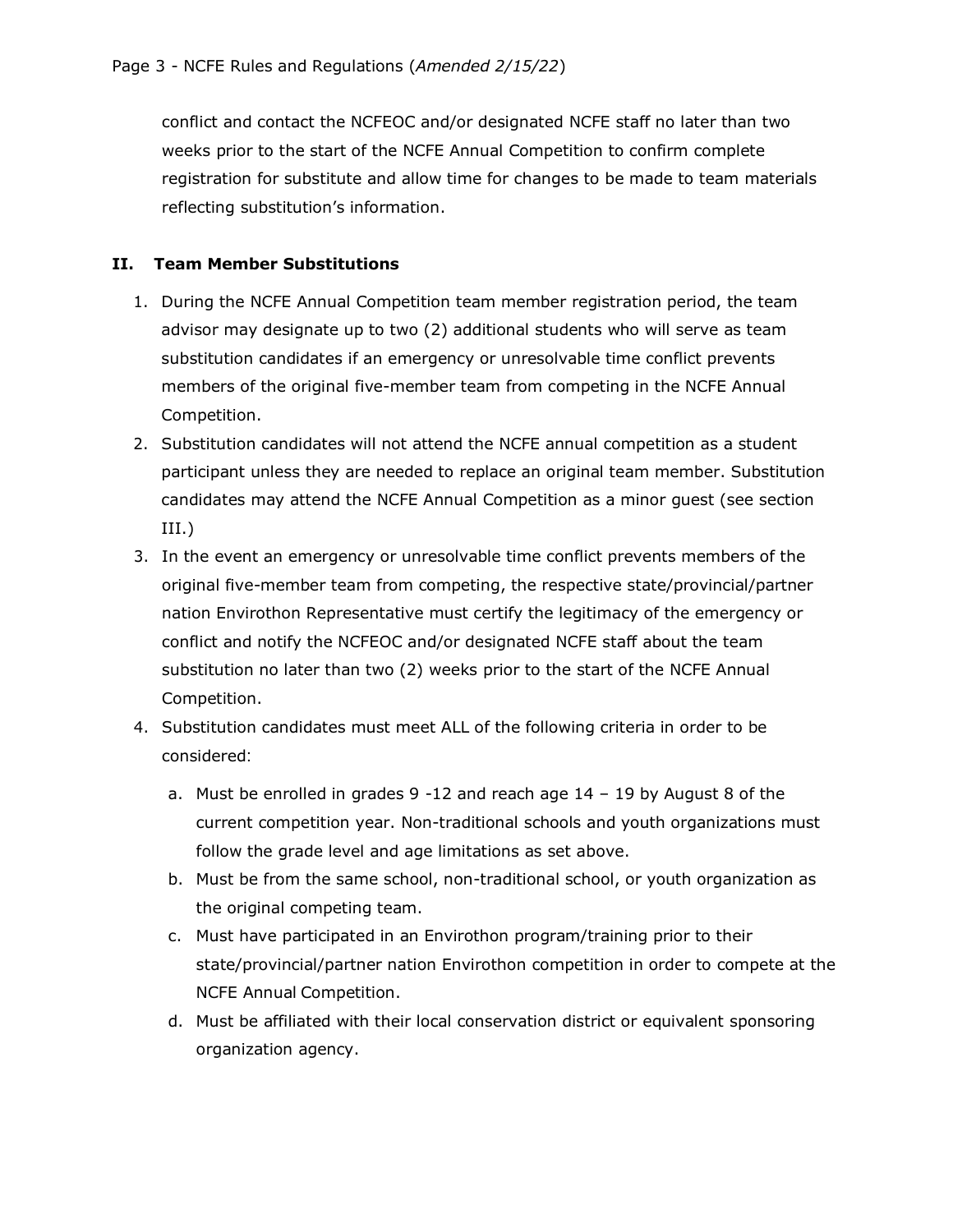- e. Must complete all official team member registration forms by the set registration deadline.
- f. Must read, agree to, and sign the NCFE Rules and Regulations and Student Code of Conduct by the set registration deadline.
- 5. The state/provincial/partner nation Envirothon Representative will certify the eligibility of the substitution candidates at the same time they certify the official team members during team registration.
- 6. No substitution will be made if a team did not designate substitution candidates during the team registration process. If substitution candidates were not designated at that time, then the remaining team members may attend the NCFE annual competition but will compete as exhibition only (see V.2.).

### **III. Minor Guest and Guest Registrations**

- 1. Minor guests, individuals under the age of 18 who are not a member of a registered team, who wish to attend the NCFE Annual Competition, must comply with the following conditions:
	- a. The state/provincial/partner nation Envirothon Representative will need to contact NCFE first to determine housing availability.
	- b. If accommodations are available, the state/provincial/partner nation Envirothon Representative will be responsible for identifying an additional chaperone who will be solely responsible for supervising the minor guest throughout the event. In most circumstances, the minor guest will not be housed in the same building as the team and will require supervision during the competition when the minor cannot be with the team.
	- c. Minor guests :
		- i. Must register as a guest and pay the guest registration fee.
		- ii. Will adhere to the NCFE Rules and Regulations and the Codes of Conduct set forth within.
		- iii. Will be unable to serve as an alternate team member should something happen to one of their registered team members at the event (unless all criteria are met in Section II – Substitutions).
		- iv. Will be able to attend all general sessions and other scheduled group activities.
		- v. Will be unable to participate in any of the scheduled team competition activities (e.g., minor guests will not be allowed to: view testing or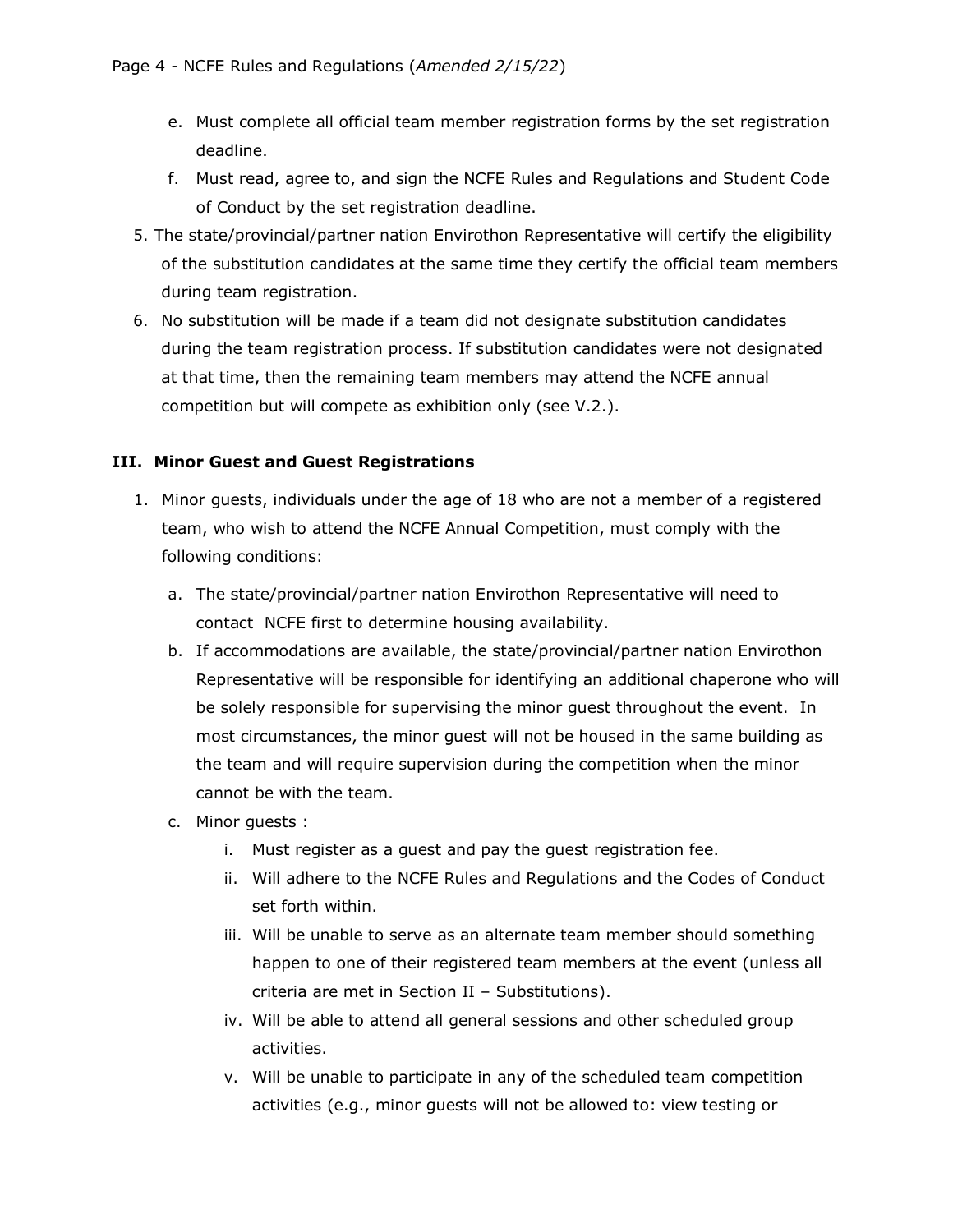training sites or participate in oral presentation trainings, accompany teams during study times or presentation preparation, or watch their team during the preliminary round of oral presentations, unless granted permission by the team as outlined in IV.6.i.).

- vi. Will not be allowed in the designated student/advisor housing areas between the hours of 11:00 pm to 7:00 am.
- d. Individuals serving as a chaperone for a minor guest:
	- i. Must be 21 years of age or older and will be responsible for the minor guest's behavior and actions.
	- ii. Must register as a guest and pay the guest registration fee.
	- iii. Must legally be permitted to house with the minor, as the minor guest will be housed with their chaperone and not with the team.
	- iv. Will not be able to serve as a chaperone for a registered team.
	- v. Will only be able to chaperone a minor guest from their state/province/partner nation.
	- vi. Must not leave the minor guest unattended on campus. Minor guests and associated chaperones could be subject to stringent disciplinary action and may be sent home at their own expense.
	- vii. Will adhere to the rules and regulations set forth in III.2 below.
- e. There must be an appropriate number of male or female chaperones to oversee the minor guest(s) attending (i.e., A female minor guest will require a female, age 21 or older, to chaperone. A male minor guest will require a male, age 21 or older, to chaperone.
- f. The Host, NCFE, and the state/provincial/partner nation Envirothon Representative are not responsible for improperly chaperoned minor guests.
- 2. Guests (chaperones, volunteers, NCF Representatives, state/provincial/partner nation Envirothon Representatives, general public) interested in attending the competition, must comply with the following conditions:

*Please note: The following conditions apply to all guests attending the NCFE Annual Competition, including those who are staying off campus.*

- a. Must register as a guest and pay the appropriate guest registration fee.
- b. Will adhere to the NCFE Rules and Regulations and the Codes of Conduct set forth within.
- c. Will be expected to attend all general sessions and other scheduled group activities for the day(s) registered.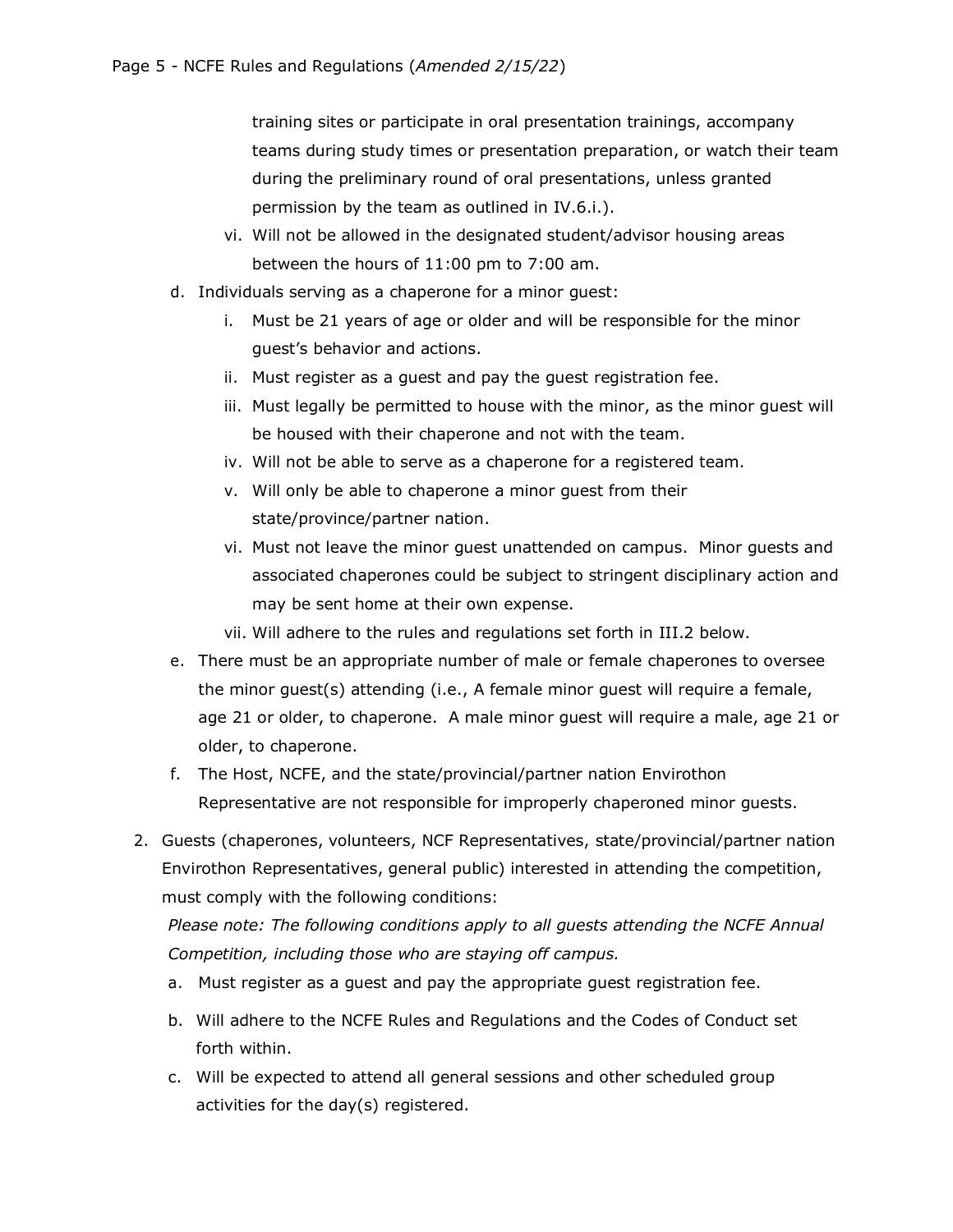d. Will not be allowed in the designated student/advisor housing areas between the hours of 11:00 pm to 7:00 am.

#### **IV. Competition Rules and Regulations**

- 1. Violating the competition rules and regulations, IN ANY WAY or AT ANY TIME, is prohibited by students, advisors, chaperones and guests!
- 2. The Host will identify and/or provide reference materials to assist students in their preparation for the NCFE Annual Competition. References may include printed materials, websites, or other sources of information about natural resources or environmental issues. Language requirements shall be as set forth in the NCFE Program Policies.
- 3. Only materials identified by the Host and/or NCFE may be used by the students during the training, testing, and/or the oral preparation and presentation portions of the competition.
- 4. No electronic equipment or devices may be used by or be in the possession of team members during the instructional periods, field testing, oral presentation preparation, or oral presentation delivery unless such equipment is provided by the Host and/or NCFE for use during the competition, and/or approved by the NCFEOC (for example to compensate for a physical or mental disability) prior to the start of the competition.
- 5. Training and testing sites:
	- a. Any team, team member, team advisor/chaperone, or resource professional associated with a team discovered on, near, or around the training site, testing site or testing stations prior to or at times other than only during scheduled times during the competition may be subject to immediate disqualification.
	- b. Any team, team member, team advisor/chaperone or resource professional associated with a team shall **not** arrive at the Host campus prior to the day designated by the Host committee. Any early arrival fees shall be at a cost designated by the Host. Early arrival fees shall be paid at the time of registration.
- 6. Oral Presentations (OP)
	- a. Language requirements shall be as set forth in the NCFE Program Policies.
	- b. The Host must provide a checklist in the study material packet that includes:
		- i. The NCFE Judges scoring form
		- ii. A list of items that are in each bag or presentation material container
		- iii. A list of the items prepared and returned by each team
		- iv. A sign-off list to be signed by the team captain and the person receiving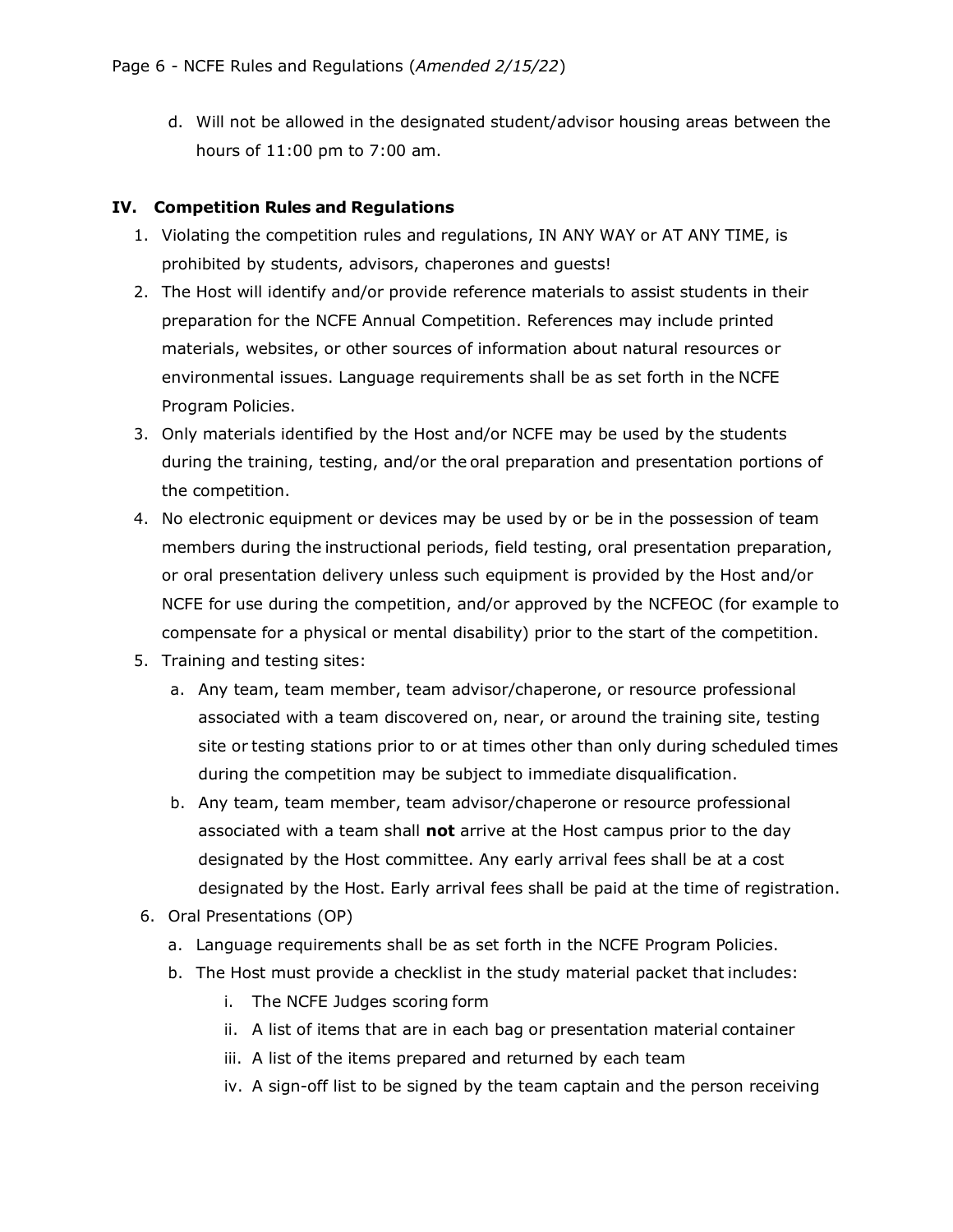the completed material following the orals preparation session

- c. Team oral presentations will be twenty (20) minutes maximum in length, followed by ten (10) minutes of questions to team members by the judges.
- d. All five (5) team members must equally participate orally in the presentation. If a team is participating with less than five team members, that team may receive a two-point deduction per each missing team member.
- e. During oral presentations, all team members must wear the designated NCFE OP shirt, if provided; otherwise, students are to wear appropriate presentation clothes. Please ensure that presentation clothing has no indication of where the team is from (e.g., school, city or state/province/partner nation).
- f. During oral presentations, no state/provincial/partner nation identification, either written or verbal, is permitted.
- g. Visual aids must be prepared on-site by team members using only materials provided by the Host and/or NCFE.
- h. Oral presentation scores will be based on a criteria sheet approved by the NCFEOC and NCFE.
- i. During the preliminary oral presentation rounds, with permission of the team, advisors/chaperones/guests may observe and/or record only the team they have accompanied to the NCFE Annual Competition.
	- i. If permitted to observe, no contact is to be made between the advisors/chaperones/guests and the team or judges during the presentation.
- j. No photography or video recording shall be allowed during the final oral presentation round, other than as approved by the NCFEOC.
- 7. It will be considered an infraction of the rules of the competition for an advisor or other non-team member to give input to their students in any manner once their team has begun the official oral presentation portion of the NCFE Annual Competition, until its conclusion. The oral presentation portion of the NCFE Annual Competition includes the following: the OP scenario presentation/training, the OP preparation (team sequestration), the preliminary OPs and the final OP presentations. *(This does not limit the advisors/chaperones from interacting with their students as long as it is understood that absolutely no discussion of the presentation topic or the execution of the presentation itself will be held.)*
- 8. No animal, other than a service animal on which the individual is physically dependent, will be allowed at the NCFE Annual Competition. Animals used for the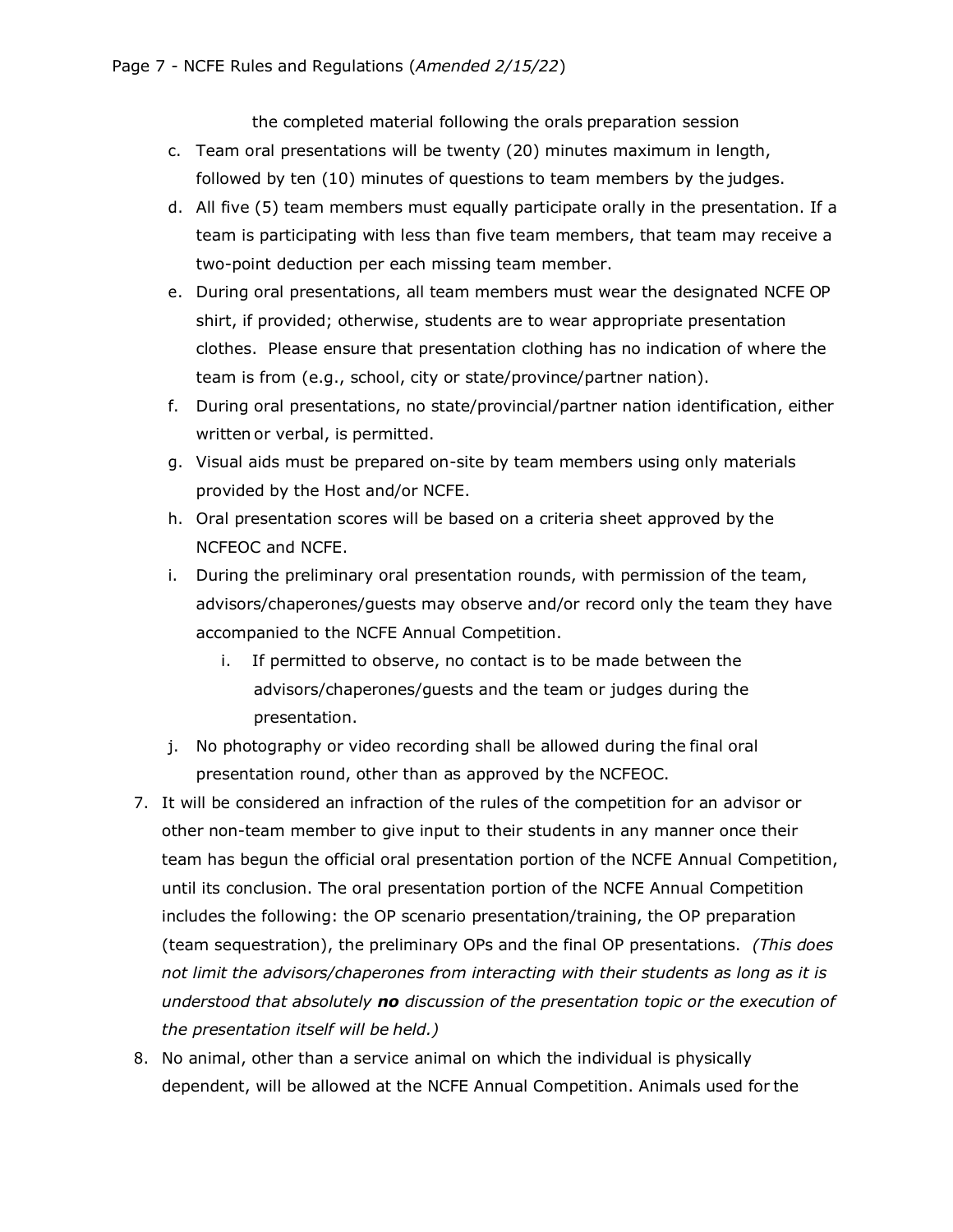purpose of training, testing, or demonstration will be permitted as determined by the Host.

9. Judges/proctor decisions for all events will be final, unless submitted to the NCFEOC for review.

#### **V. Scoring**

- 1. Scoring for the NCFE Annual Competition will be as follows:
	- a. Each of the five station tests will comprise 1/7th of the total score.
	- b. Preliminary oral presentation will comprise 2/7th of the total score.
	- c. One or more tiebreaker questions will be designated per station test to determine station winner in the event of a tie.
	- d. The scores from 1 (a) and 1 (b) will be totaled to determine which teams will advance to the final oral presentations round.
	- e. If the total of scores from  $1(a)$  and  $1(b)$  result in a tie for overall team placement, the scores from the following subjects will be used to break this tie, in this order: Current Issue score; Soils/Land Use score; Aquatic Ecology score; Forestry score, and Wildlife score.
	- f. Final team placements will be determined by adding the five station test scores to the final oral presentation score. (Preliminary oral presentation scores will not be used to determine team placement in the final round.)
- 2. Registered teams with fewer than five students are not eligible to compete for awards or recognition. Such teams will compete as exhibition only.

### **VI. Concluding Rules and Regulations**

- 1. The NCFE Annual Competition Rules and Regulations are subject to change pending approval by a majority of NCF members. Changes will be provided in advance to all teams and advisors/chaperones. (Host rules and additional items will be provided in writing and in advance to all teams and advisors/chaperones.)
- 2. The NCFE Code of Conduct signed by each student and advisor is an extension of the NCFE Rules and Regulations.
- 3. Instructions, guidelines, schedules, and requirements as approved by the NCFEOC and provided during the competition by the Host or by the NCFEOC or announced during the advisor briefings/student briefings or during the morning announcements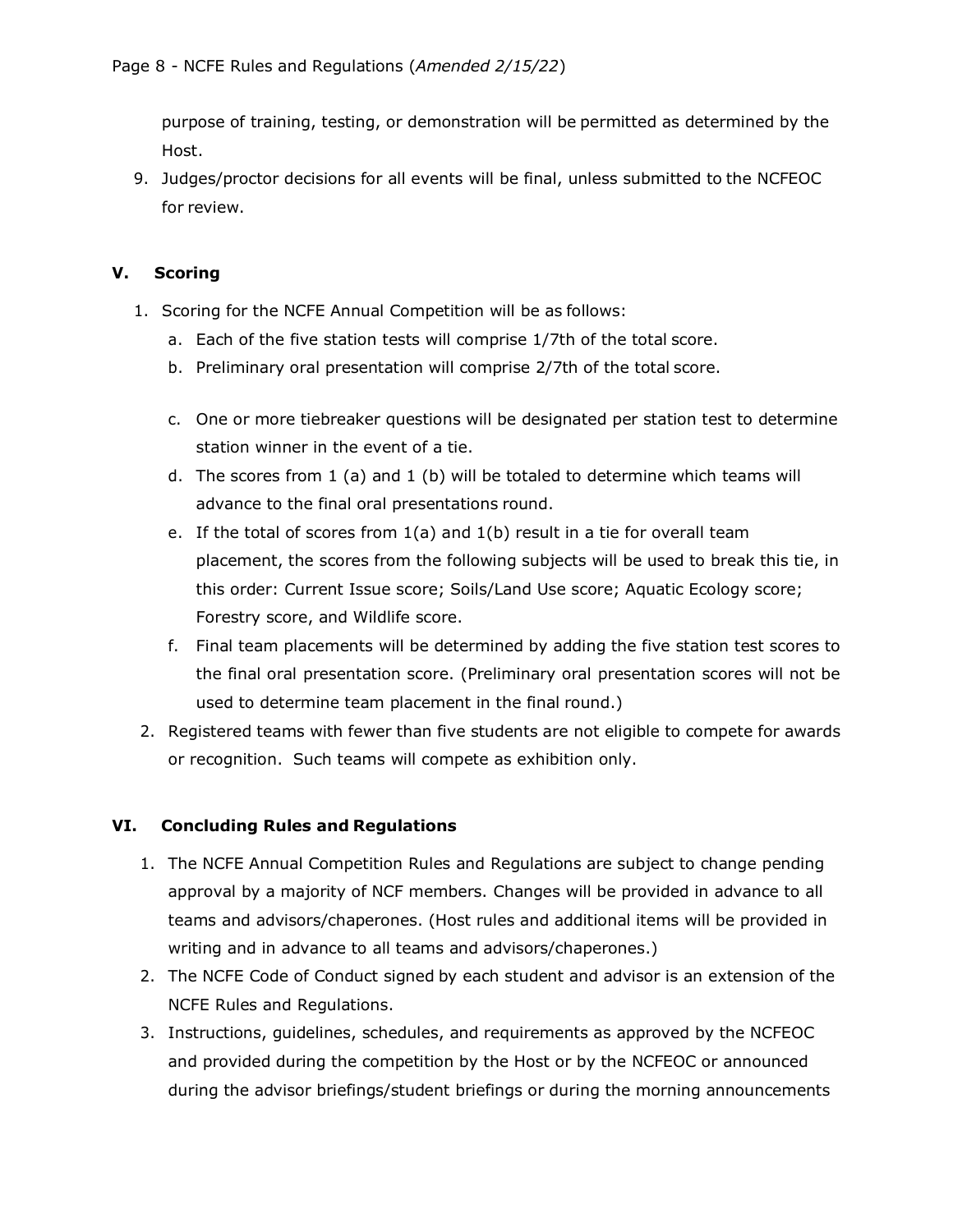as it applies to that for the training or testing or for any other aspect of the competition will have the force of rules.

- 4. Except during off-site events organized and conducted by the Host, no team members, advisors or chaperones are allowed to leave the Host site without first notifying the Host.
- 5. All team members, advisors/chaperones are required to attend all scheduled functions.
- 6. Any violation of these rules will result in disciplinary action or disqualification.
- 7. Decisions of the NCFEOC, as applicable, are final.

#### **VII. Codes of Conduct**

- 1. **Student Participants and Minor Guests**  NCF-Envirothon participants have an excellent reputation for honesty, sportsmanship and integrity. Individual conduct at any Envirothon function should make a positive contribution to the reputation that has been established by previous participants.
	- a. In accordance with applicable civil rights laws, the National Conservation Foundation Envirothon (NCFE), its offices, and employees, and institutions participating in or administering NCFE programs are prohibited from and shall not discriminate based on race, color, national origin, religion, sex, gender identity (including gender expression), sexual orientation, disability, age, marital status, family/parental status, income derived from a public assistance program, political beliefs, or reprisal or retaliation for prior civil rights activity, in any program or activity conducted or funded by the NCFE.
	- b. Student/minor guest conduct is the responsibility of the student/minor guest and their advisor/chaperone.
	- c. Student/minor guest behavior at all times should be such that it reflects credit to themselves, their school/conservation district, their state/province/partner nation and the Envirothon.
	- d. Students/minor guests are expected to attend all general sessions and other scheduled activities. Please be prompt and show respect to those in the audience and on stage.
	- e. Students/minor guests are expected to observe the designated curfew.
	- f. Students/minor guests are to immediately report any accident, injury or illnesses to their advisor/chaperone and/or state/provincial/partner nation Envirothon representatives.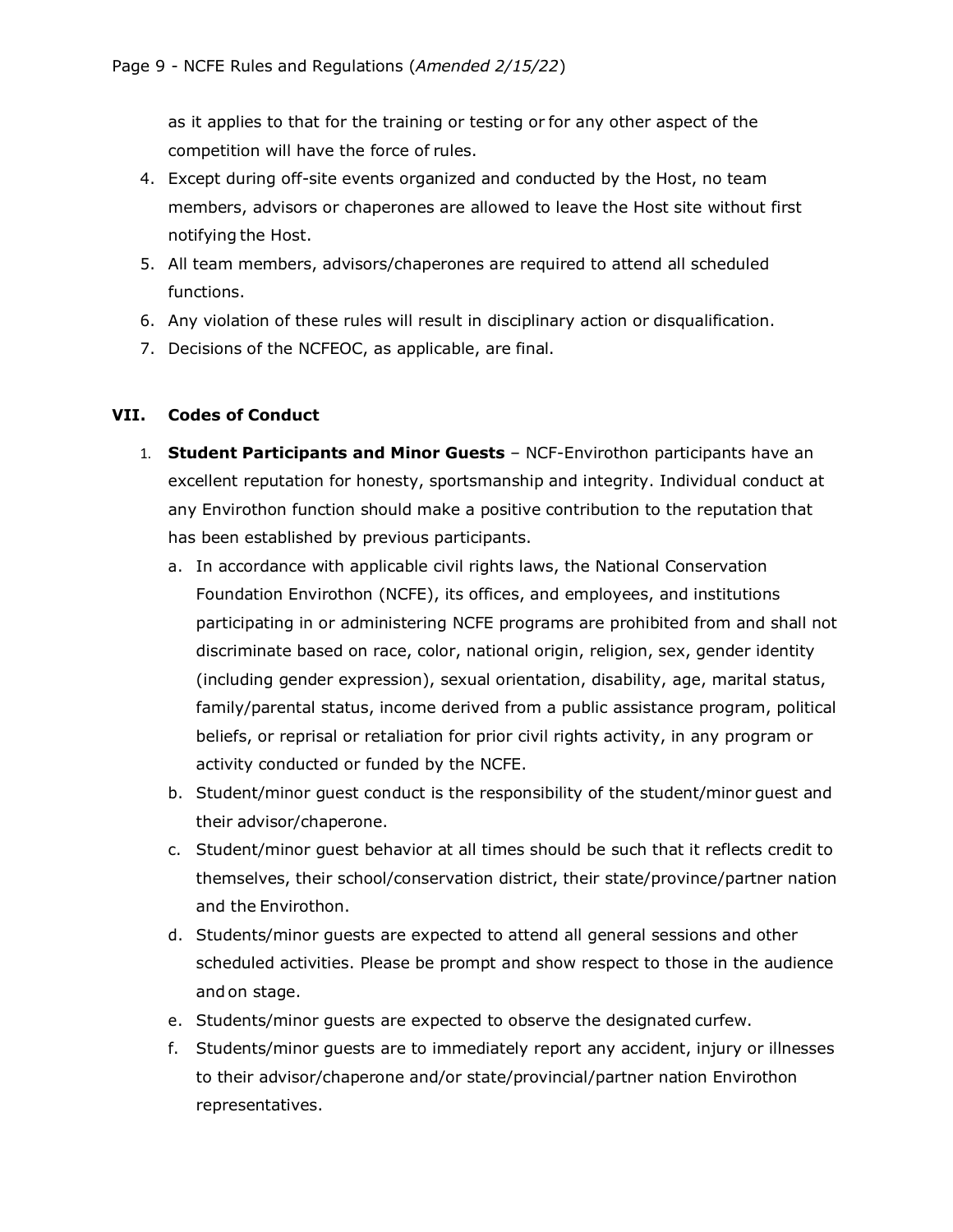- g. If a student/minor guest is determined to be responsible for stealing, vandalism, or other activity that results in damage to property, the individual and their parent/legal guardian will be expected to pay any and all damages.
- h. Harassment, intimidation, or bullying behavior by any student/minor guest is strictly prohibited, and such conduct may result in disciplinary action, including disqualification from the event.
- i. The following are strictly prohibited at any and all Envirothon functions; student/minor guest participants may not be in possession of or use:
	- i. Tobacco and vapor products (including smokeless)
	- ii. Alcoholic beverages
	- iii. Illegal/illicit drugs
	- iv. Weapons, including firearms and knives.
- j. If a student is determined to be cheating or disregarding the NCFE Rules and Regulations, this Code of Conduct and/or the NCFE Program Policies they will be subject to stringent disciplinary action or team disqualification, and may be sent home at the expense of their parent/legal guardian. Parents/legal guardians of the student will be notified immediately.

Any violation of these rules and regulations will result in disciplinary action or disqualification.

- 2. **Adult Participants** (Operating Committee members of the NCF-Envirothon, state/provincial/partner nation Envirothon representatives, registered guests, advisors/chaperones and volunteers) – NCF-Envirothon participants have an excellent reputation for honesty, sportsmanship and integrity. An individual's conduct at any Envirothon function should make a positive contribution to the reputation that has been established by previous participants.
	- a. In accordance with applicable civil rights laws, the National Conservation Foundation Envirothon (NCFE), its offices, and employees, and institutions participating in or administering NCFE programs are prohibited from and shall not discriminate based on race, color, national origin, religion, sex, gender identity (including gender expression), sexual orientation, disability, age, marital status, family/parental status, income derived from a public assistance program, political beliefs, or reprisal or retaliation for prior civil rights activity, in any program or activity conducted or funded by the NCFE.
	- b. Adult participants' conduct is the responsibility of each individual at the event.
	- c. Adult participant behavior at all times should be such that it reflects credit to